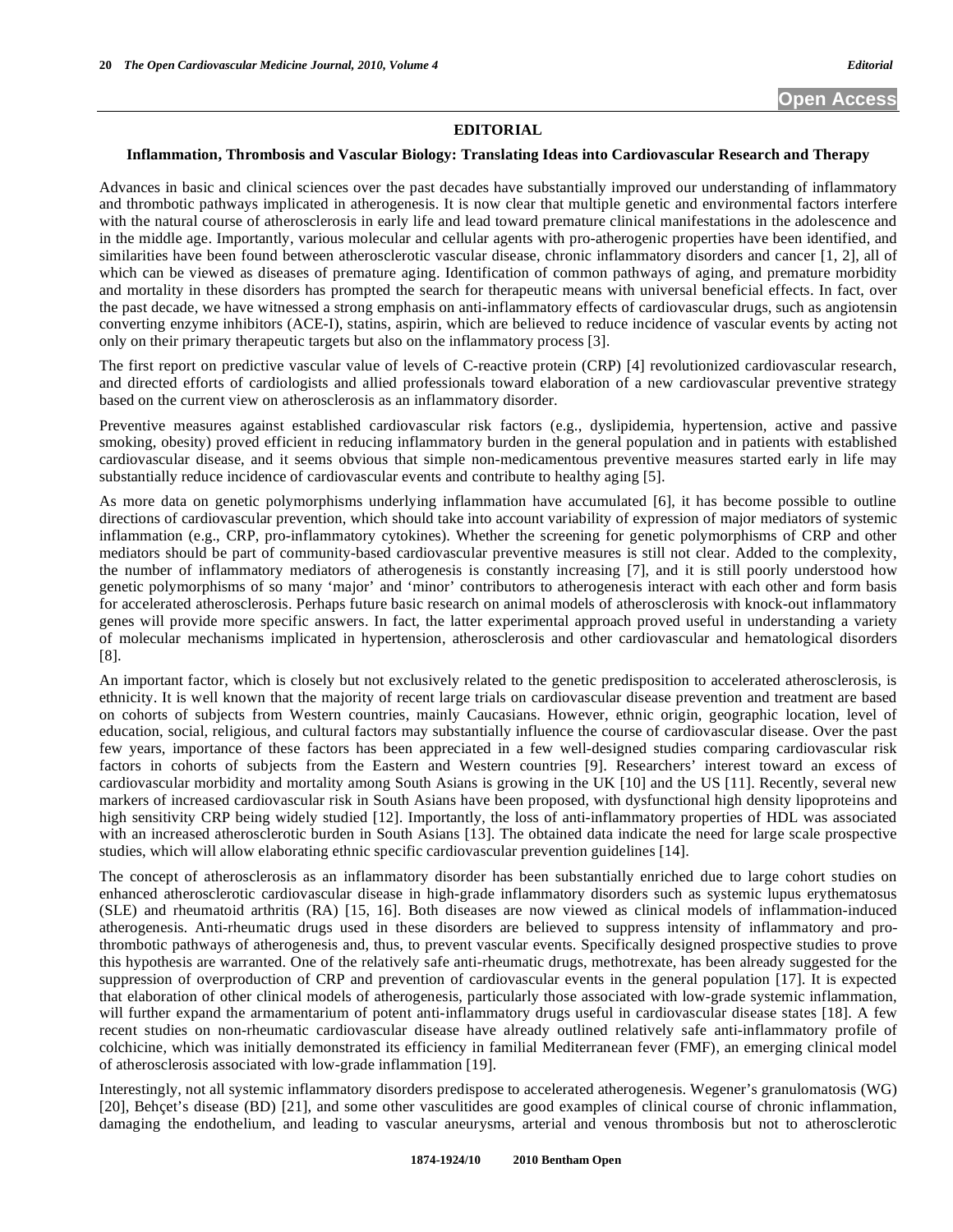vascular disease. Mechanisms of this vasculitic damage, shifting inflammatory burden toward pro-thrombotic state, are not fully understood. Perhaps future large studies on genetic polymorphisms responsible for overexpession of thrombogenic factors in BD and other vasculitides will partially explain this phenomenon [22].

It is also worth noting that specifically designed comparative studies on cardiovascular manifestations and atherogenesis in different low- (FMF, BD) and high-grade inflammatory disorders (RA, SLE) will make it possible to better understand atherogenic and pro-thrombotic implications of inflammation, and to provide the clinician with recommendations for antithrombotic therapy. Unfortunately, currently available guidelines on antithrombotic therapy do not provide answers to the questions of how and when to treat patients with inflammatory disorders at high atherothrombotic risk. To some extent, it is due to high risk of bleeding conferred by anti-platelet and anti-coagulant therapies in chronic inflammatory disorders, and due to exclusion of patients with these disorders from the major trials. Of note, patients with BD, who frequently present with pulmonary aneurysms, are at high risk of pulmonary hemorrhage, which may further increase in the case of anticoagulation. These and related issues of antithrombotic therapy are comprehensively covered in some reviews of this issue [22, 23].

Intensity of inflammation is a crucial pathophysiological factor, which should be viewed as a target of current anti-rheumatic and anti-thrombotic therapies. However, each inflammatory disorder has its specific targets, which specifically contribute to vascular pathology (e.g., neutrophilic aggression in FMF, BD, WG, autoantibodies in SLE and RA). In each of these disorders, vasculopathy is established in numerous observational studies with healthy controls [24]. What is more interesting and useful is to compare the contribution of these specific factors on vasculopathy in comparative studies with appropriately matched inflammatory disease controls.

Therapeutic targets in inflammatory disorders widely vary. In RA, for example, physical inactivity can be viewed as a specific target. Enhanced physical activity is thought to decrease inflammatory burden and ameliorate endothelial function in this disorder [25]. Mechanisms of endothelial dysfunction in RA and targeted action of physical activity on inflammatory changes in the endothelium are analyzed in this issue [25]. It is hoped that future studies of the effects of physical activity on endothelial, inflammatory and pro-thrombotic agents in RA will have practical implications for patients with inflammatory polyarthritis and non-RA subjects with sedentary lifestyle.

Finally, over the past decade, substantial achievements were made in the field of stem cell research and therapy. It was shown that chronic inflammation interferes with the process of endothelial regeneration and, thereby, contributes to endothelial dysfunction [26]. Attempts were made to use bone marrow derived stem cells for therapeutic purposes in several cardiovascular disorders [27]. Whether this approach will be also useful in chronic inflammatory disorders is not clear. Perhaps the most important limiting factor, in this regard, is the difficulty to isolate stem/progenitor cells with the required cardiovascular or endothelial differentiation properties [28].

Selected reviews presented in this issue summarize available data on inflammation-induced atherosclerosis, thrombosis and vascular biology. In some of these reviews, special attention is paid to the ongoing attempts to elaborate clinical models of accelerated atherosclerosis associated with low- and high-grade inflammatory disorders, which shed light into the targets for future cardiovascular preventive measures. It is evident that multiple genetic and environmental factors underlie activation of pro-atherogenic molecular and cellular agents. Atherosclerosis shares pathophysiological features with a variety of chronic inflammatory disorders and cancer, and better understanding of vasculopathy in each of these conditions will boost research studies for years to come, and will lead to practical recommendations for healthy subjects and patients with established cardiovascular disease.

# **ACKNOWLEDGEMENTS**

I would like to extend my gratitude to all those who have given their much valuable time and efforts and contributed to this special issue as authors, reviewers and editors. Special thanks to all those who thoroughly reviewed, edited, and provided their opinion on the all manuscripts of this special issue: Cocco G, La Regina M, Kelishadi R, Cicero AFG, Yildiz M, Westerweel PE, Yüksel S, Assari S, Dotsenko O, Hristova K, Garelnabi M, Margariti A, Habi O, Syed M.

# **REFERENCES**

- [1] McNicol A, Israels SJ. Beyond hemostasis: the role of platelets in inflammation, malignancy and infection. Cardiovasc Hematol Disord Drug Targets 2008; 8: 99-117.
- [2] Filippatos TD, Liberopoulos EN, Pavlidis N, Elisaf MS, Mikhailidis DP. Effects of hormonal treatment on lipids in patients with cancer. Cancer Treat Rev 2009; 35: 175-84.
- [3] Gasparyan AY, Watson T, Lip GY. The role of aspirin in cardiovascular prevention: implications of aspirin resistance. J Am Coll Cardiol 2008; 51: 1829-43.
- [4] Ridker PM, Cushman M, Stampfer MJ, Tracy RP, Hennekens CH. Inflammation, aspirin, and the risk of cardiovascular disease in apparently healthy men. N Engl J Med 1997; 336: 973-9.
- [5] Kelishadi R. Inflammation-induced atherosclerosis as a target for prevention of cardiovascular diseases from early life. Open Cardiovasc Med J 2010; 4: 24-9.
- [6] Shanker J, Kakkar VV. Implications of genetic polymorphisms in inflammation-induced atherosclerosis. Open Cardiovasc Med J 2010; 4: 30-7.
- [7] Abbasi SH, Boroumand MA. Expanded network of inflammatory markers of atherogenesis: where are we now? Open Cardiovasc Med J 2010; 4: 38- 44.
- [8] Ugurlucan M, Gasparyan AY, Darban H. Nobel Prize in physiology or medicine for the year 2007: breakthrough in pathophysiology and experimental therapy of cardiovascular and other diseases. J Teh Univ Heart Ctr 2008; 3: 233-4.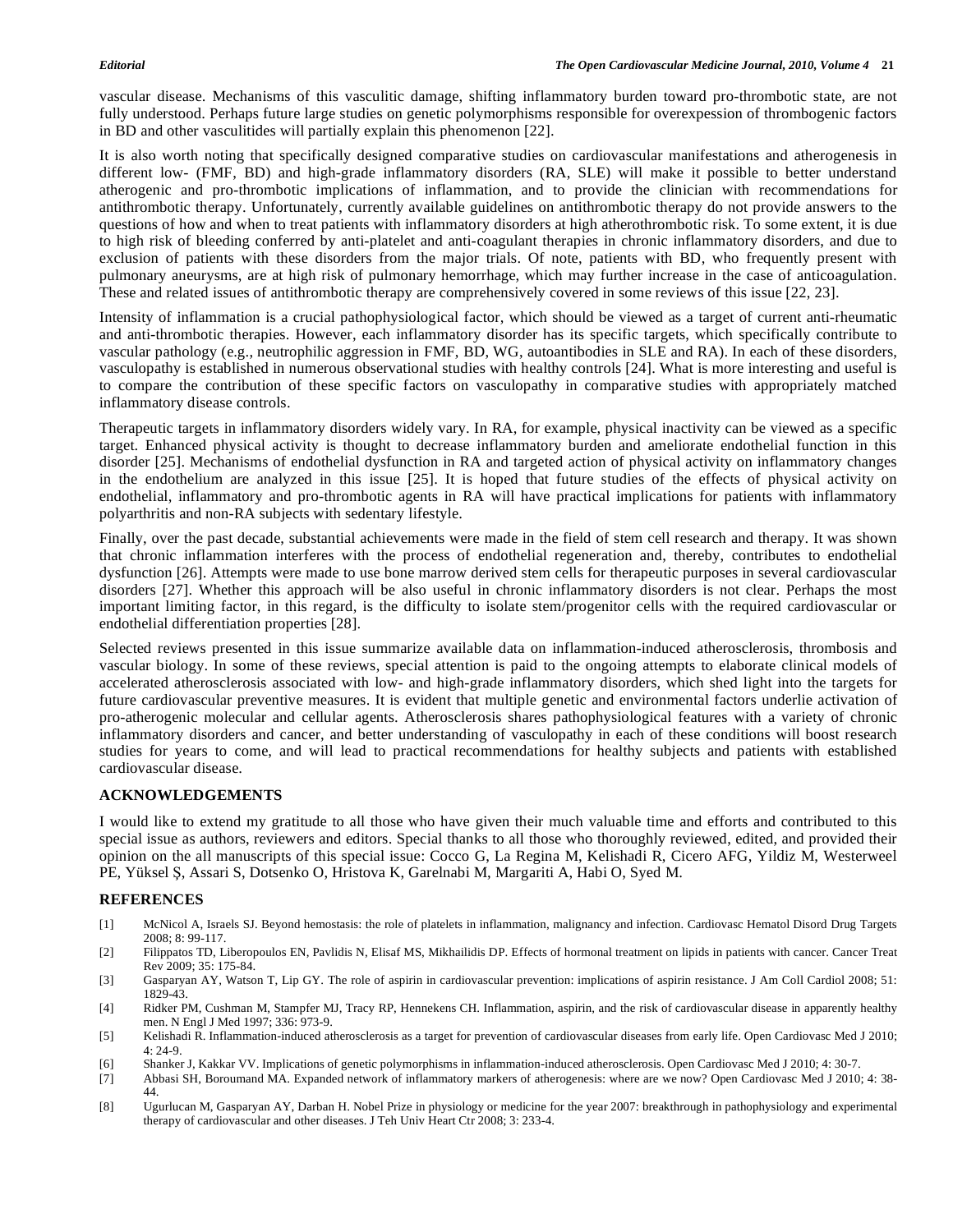#### **22** *The Open Cardiovascular Medicine Journal, 2010, Volume 4 Editorial*

- [9] Kelishadi R, Schwandt P, Haas G-M, Hosseini M, Mirmoghtadaee P. Reference curves of anthropometric indices and serum lipid profiles in representative samples of Asian and European children. Arch Med Sci 2008; 4: 329-35.
- [10] Lip GY, Barnett AH, Bradbury A, *et al*. Ethnicity and cardiovascular disease prevention in the United Kingdom: a practical approach to management. J Hum Hypertens 2007; 21: 183-211.
- [11] Ivey SL, Mehta KM, Fyr CL, Kanaya AM. Prevalence and correlates of cardiovascular risk factors in South Asians: population-based data from two California surveys. Ethn Dis 2006; 16: 886-93.
- [12] Dodani S. Excess coronary artery disease risk in South Asian immigrants: can dysfunctional high-density lipoprotein explain increased risk? Vasc Health Risk Manag 2008; 4: 953-61.
- [13] Dodani S, Marion L, Sharma G, Reed GL, George V. The association of carotid intima media thickness with dysfunctional HDL in South Asians. Arch Med Sci 2008; 4: 40-6.
- [14] Dodani S. Atherothrombosis in South Asians: Implications of Atherosclerotic and Inflammatory Markers. Open Cardiovasc Med J 2010; 4: 45-50.
- [15] Nikpour M, Urowitz MB, Gladman DD. Epidemiology of atherosclerosis in systemic lupus erythematosus. Curr Rheumatol Rep 2009; 11: 248-54.
- [16] Gabriel SE, Michaud K. Epidemiological studies in incidence, prevalence, mortality, and comorbidity of the rheumatic diseases. Arthritis Res Ther 2009; 11: 229.
- [17] Ridker PM. Testing the inflammatory hypothesis of atherothrombosis: scientific rationale for the cardiovascular inflammation reduction trial (CIRT). J Thromb Haemost 2009; 7 (Suppl 1): 332-9.
- [18] Gasparyan AY, Ugurlucan M. The emerging issue of cardiovascular involvement in familial Mediterranean fever. Arch Med Sci 2008; 4: 465-7.
- Yüksel S, Ayvazyan L, Gasparyan AY. Familial Mediterranean fever as an emerging clinical model of atherogenesis associated with low-grade inflammation. Open Cardiovasc Med J 2010; 4: 51-6.
- [20] Cocco G, Gasparyan AY. Myocardial ischemia in Wegener's granulomatosis: coronary atherosclerosis versus vasculitis. Open Cardiovasc Med J  $2010: 4: 57-62.$
- [21] Cocco G, Gasparyan AY. Behçet's disease: an insight from a cardiologist's point of view. Open Cardiovasc Med J 2010; 4: 63-70.
- [22] La Regina M, Gasparyan AY, Orlandini F, Prisco D. Behçet's disease as a model of venous thrombosis. Open Cardiovasc Med J 2010; 4: 71-7.
- [23] Karimi M, Cohan N. Cancer-associated thrombosis. Open Cardiovasc Med J 2010; 4: 78-82.
- [24] Yildiz M. Arterial distensibility in chronic inflammatory rheumatic disorders. Open Cardiovasc Med J 2010; 4: 83-8.
- [25] Metsios GS, Stavropoulos-Kalinoglou A, Sandoo A, *et al*. vascular function and inflammation in rheumatoid arthritis: the role of physical activity. Open Cardiovasc Med J 2010; 4: 89-96.
- [26] Westerweel PE, Verhaar MC. Endothelial progenitor cell dysfunction in rheumatic disease. Nat Rev Rheumatol 2009; 5: 332-40.
- [27] Dotsenko O, Jahangiri M. Endogenous stem cells in patients undergoing coronary artery bypass graft surgery. Eur J Cardiothorac Surg 2009; 36: 563- 71.
- [28] [28] Dotsenko O. Stem/progenitor cells, atherosclerosis and cardiovascular regeneration. Open Cardiovasc Med J 2010; 4: 97:104.

**Armen Yuri Gasparyan**  *(Guest Editor)* Dudley Group of Hospitals NHS Foundation Trust, Dudley, West Midlands, UK E-mails: armen.gasparyan@dgoh.nhs.uk a.gasparyan@gmail.com